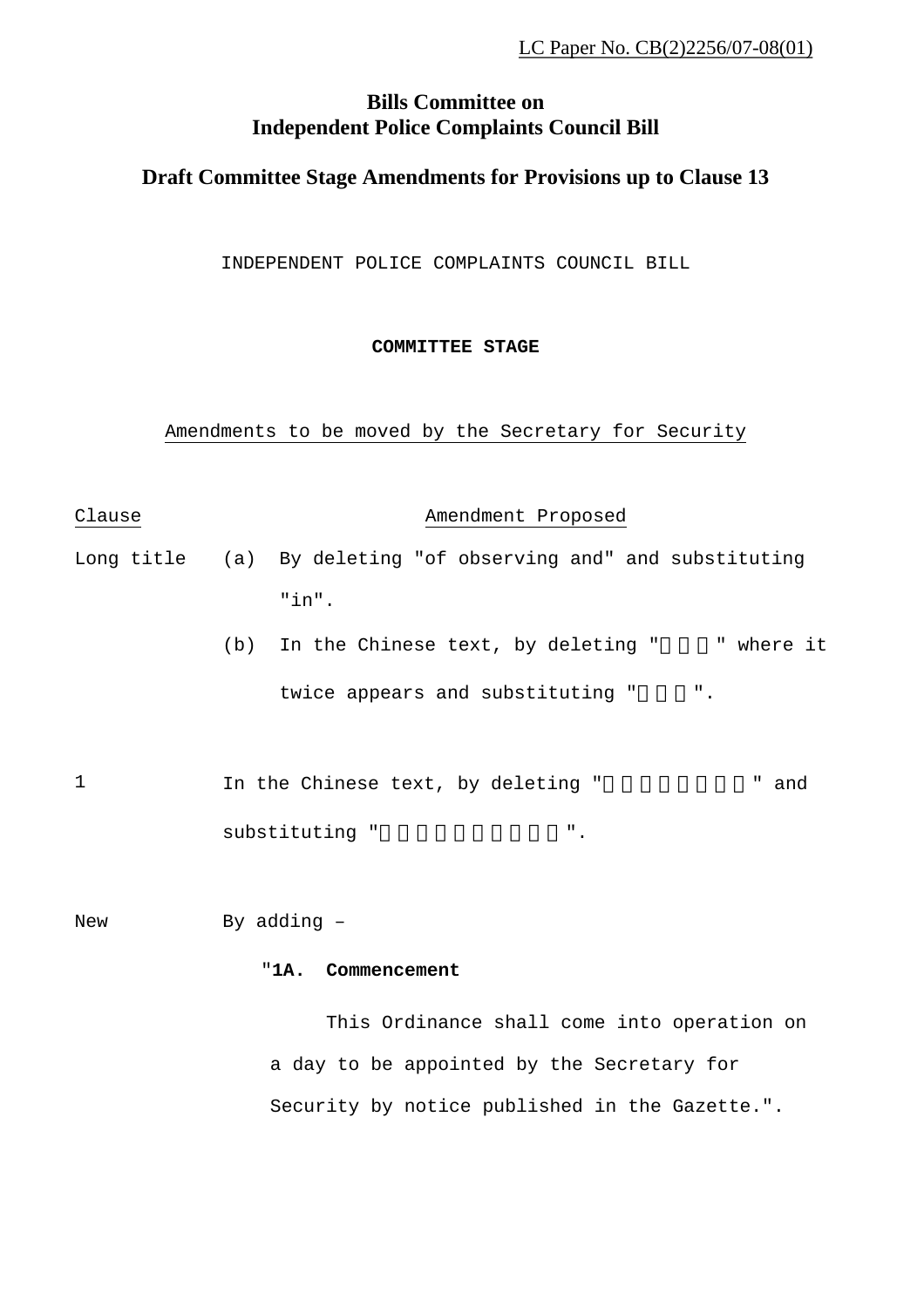2(1) (a) In the definition of "categorization" -

- (i) in the Chinese text, in paragraph (a), by deleting " " and substituting " ";
- (ii) in paragraph (b), by deleting "nonreportable" and substituting "notifiable".
- (b) In the definition of "classification"
	- (i) by deleting paragraphs (a) to (e) and substituting –
		- "(a) substantiated;
		- (b) substantiated other than reported;
		- (c) not fully substantiated;
		- (d) unsubstantiated;
		- (e) false;
		- (f) no fault;
		- (g) withdrawn;
		- (h) not pursuable;
		- (i) curtailed;
		- (j) informally resolved; or
		- (k) of such other description as agreed between the Council and the Commissioner;";
	- $(i)$  in the Chinese text, by deleting "

and substituting "  $\ldots$ ".

(c) In the definition of "Council", by deleting everything after "body corporate" and substituting "established by section 3;".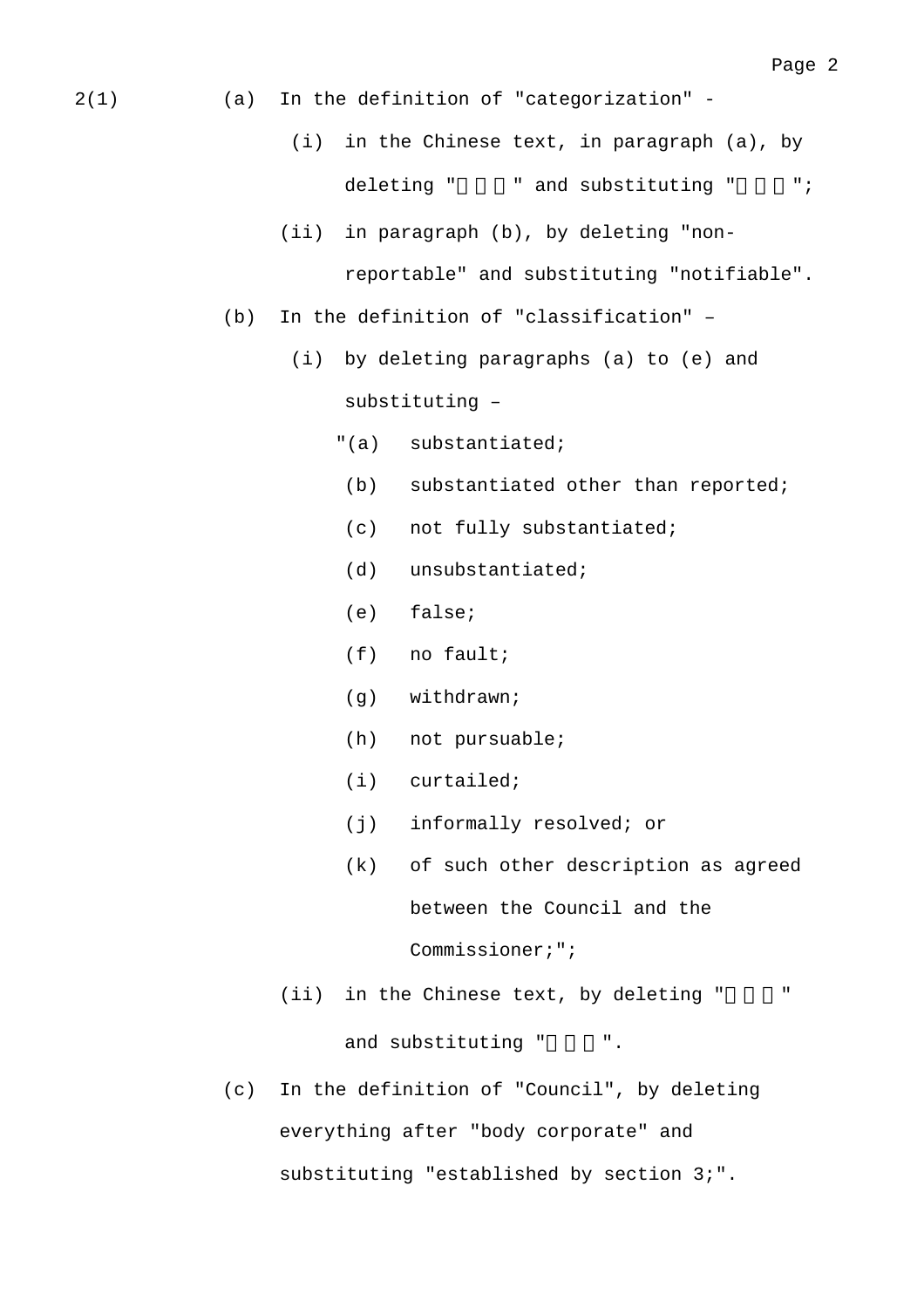(d) By deleting the definition of "non-reportable complaint" and substituting –

""notifiable complaint" ( ) means a

complaint categorized as a notifiable complaint in accordance with section 13;".

(e) By deleting the definition of "reportable complaint" and substituting –

""reportable complaint" (  $\qquad$ ) means -

- (a) a complaint categorized as a reportable complaint in accordance with section 10; or
- (b) a request for review treated as a reportable complaint in accordance with section 12;".
- (f) In the definition of "Secretary"
	- (i) by deleting "Secretary" where it twice appears and substituting "Secretary-General";
	- (ii) by deleting "(  $)$ " and substituting "( )".

 $(g)$  In the Chinese text, in the definition of "

", by deleting " " and substituting " ".

Part 2 In the heading, in the Chinese text, by deleting " " and substituting " T.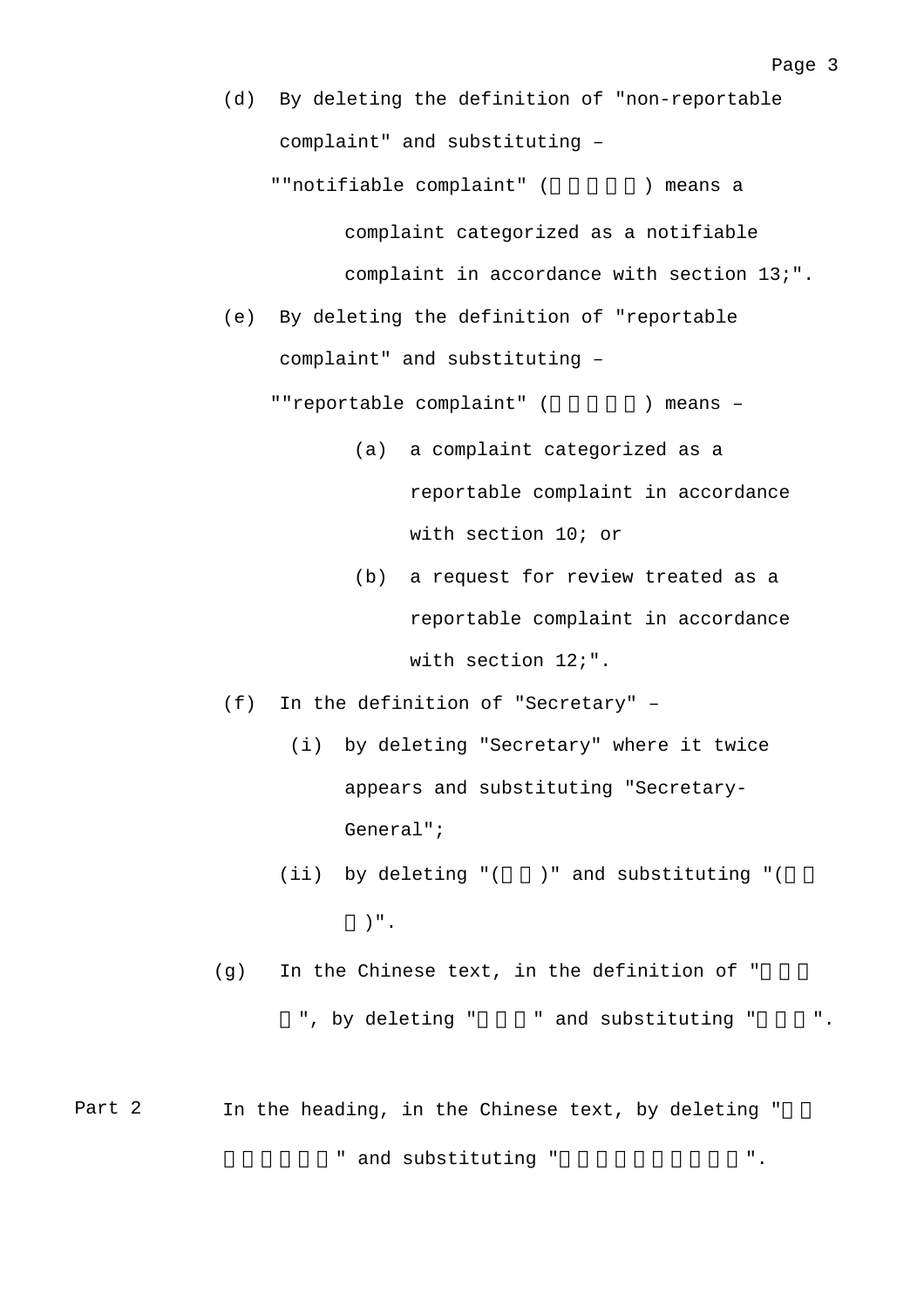3 By deleting subclause (1) and substituting – "(1) There is hereby established a body corporate known as – (a) "Independent Police Complaints

> Council" in English; and  $(b)$  " $\qquad$ " in

Chinese.".

4 By deleting subclause (2) and substituting –

"(2) The following persons are not eligible for appointment under subsection (1) –

- (a) a person who holds an office of emolument, whether permanent or temporary, in a Government bureau or department; and
- (b) a person who was a member of the police force.".
- 5 In the heading, by deleting "**Secretary**" and substituting "**Secretary-General**".
- 5(1) (a) By deleting "Secretary" and substituting "Secretary-General".

(b) By adding "of employment" after "terms".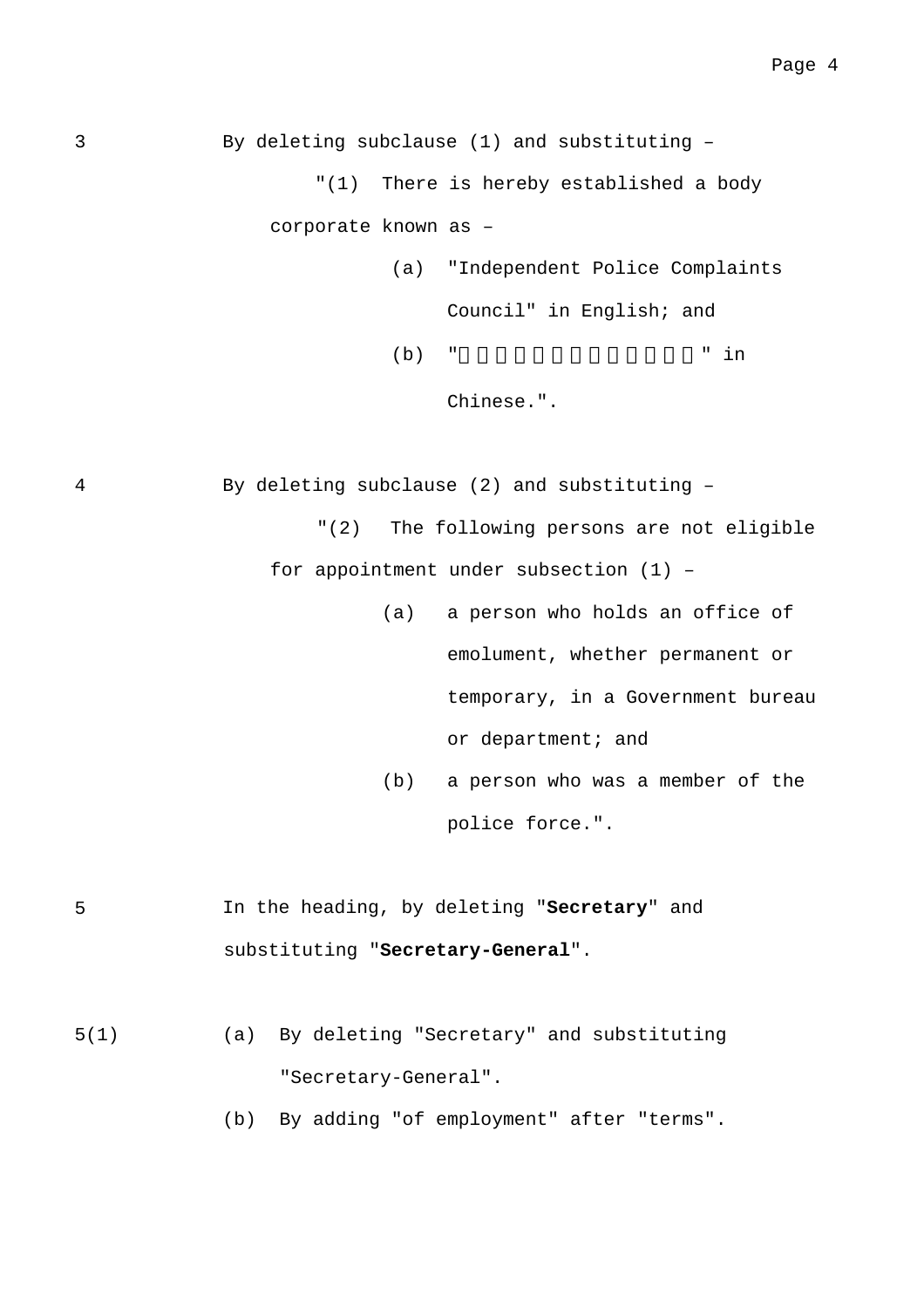5(2) By adding "of employment" after "terms".

7(1) (a) In paragraph (a), by deleting "manner in which reportable complaints are handled or investigated" and substituting "handling and investigation of reportable complaints".

- (b) In paragraph (b), in the Chinese text, by deleting " " and substituting " ".
- (c) In paragraph (c), in the Chinese text, by deleting " " and substituting " ".

8(1) (a) In paragraph (a), in the Chinese text, by deleting "須具報" and substituting "須匯報".

- (b) In paragraph (b), by deleting "non-reportable" and substituting "notifiable".
- $8(2)$  In the Chinese text, by deleting "" and substituting " ".
- 8(3) (a) In paragraph (a), by deleting "non-reportable" and substituting "notifiable".
	- (b) In paragraph (b), by deleting "non-reportable" and substituting "notifiable".
	- (c) By deleting paragraph (c) and substituting "(c) in relation to a belated complaint (as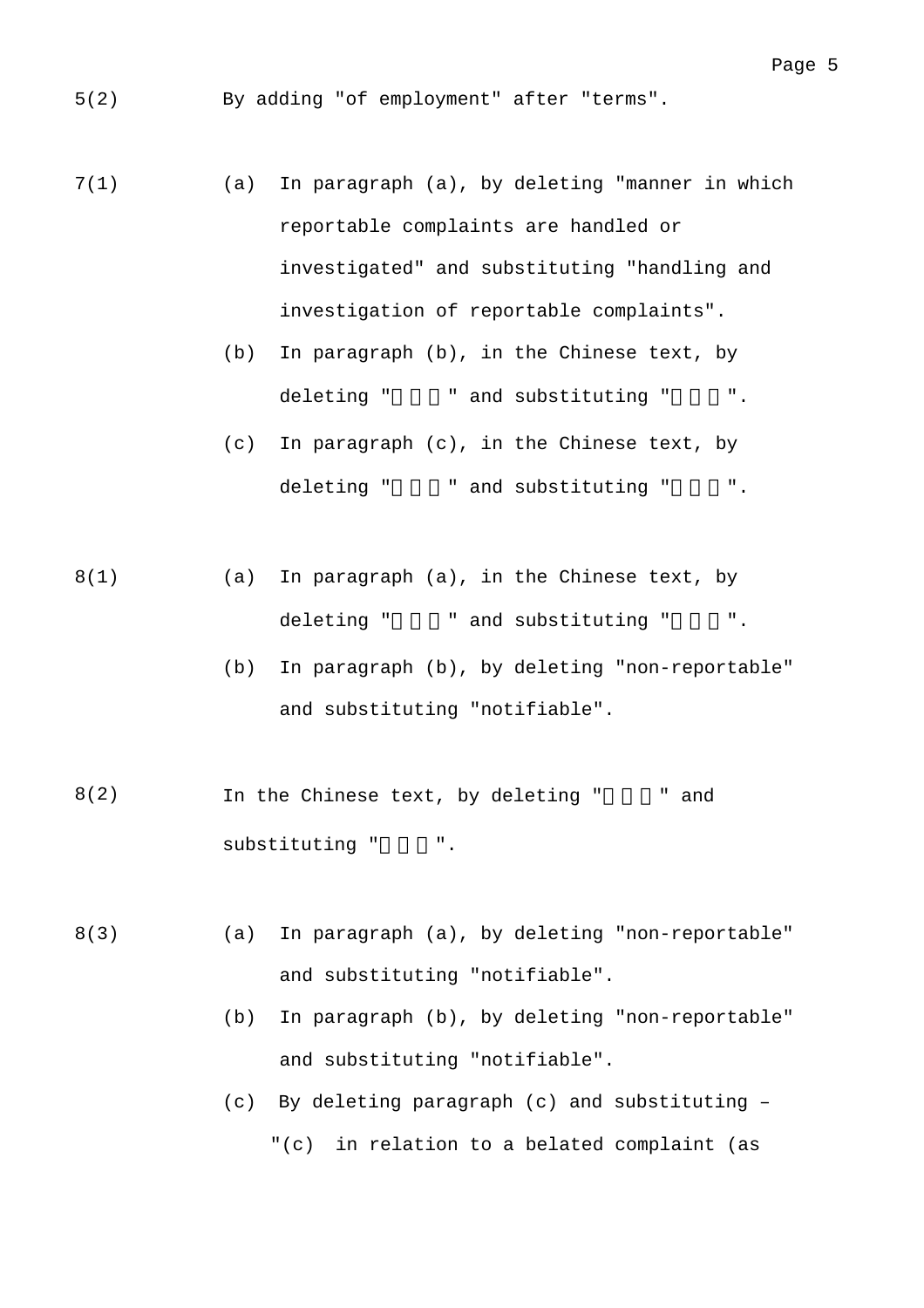defined in section 11(3)) that is not categorized as a reportable complaint solely on the ground that the complaint is not of a serious nature, the reasons supporting that ground.".

9 (a) By deleting everything before paragraph (a) and substituting –

#### "**9. Excluded complaints**

A list under section  $8(1)(a)$  or (b) must exclude any complaint that –".

- (b) In paragraph (b), by deleting "and does not relate to police conduct" and substituting "and solely relates to the question of whether the summons is validly issued".
- (c) In paragraph (c), by deleting "and does not relate to police conduct" and substituting "and solely relates to the question of whether the notice is validly issued".
- 10 (a) In the heading, in the Chinese text, by deleting " and substituting " ".
	- (b) In paragraph (a)(i), by adding ", whether or not he identified himself as such a member" after "duties".
	- (c) In paragraph (b), by deleting "in the opinion of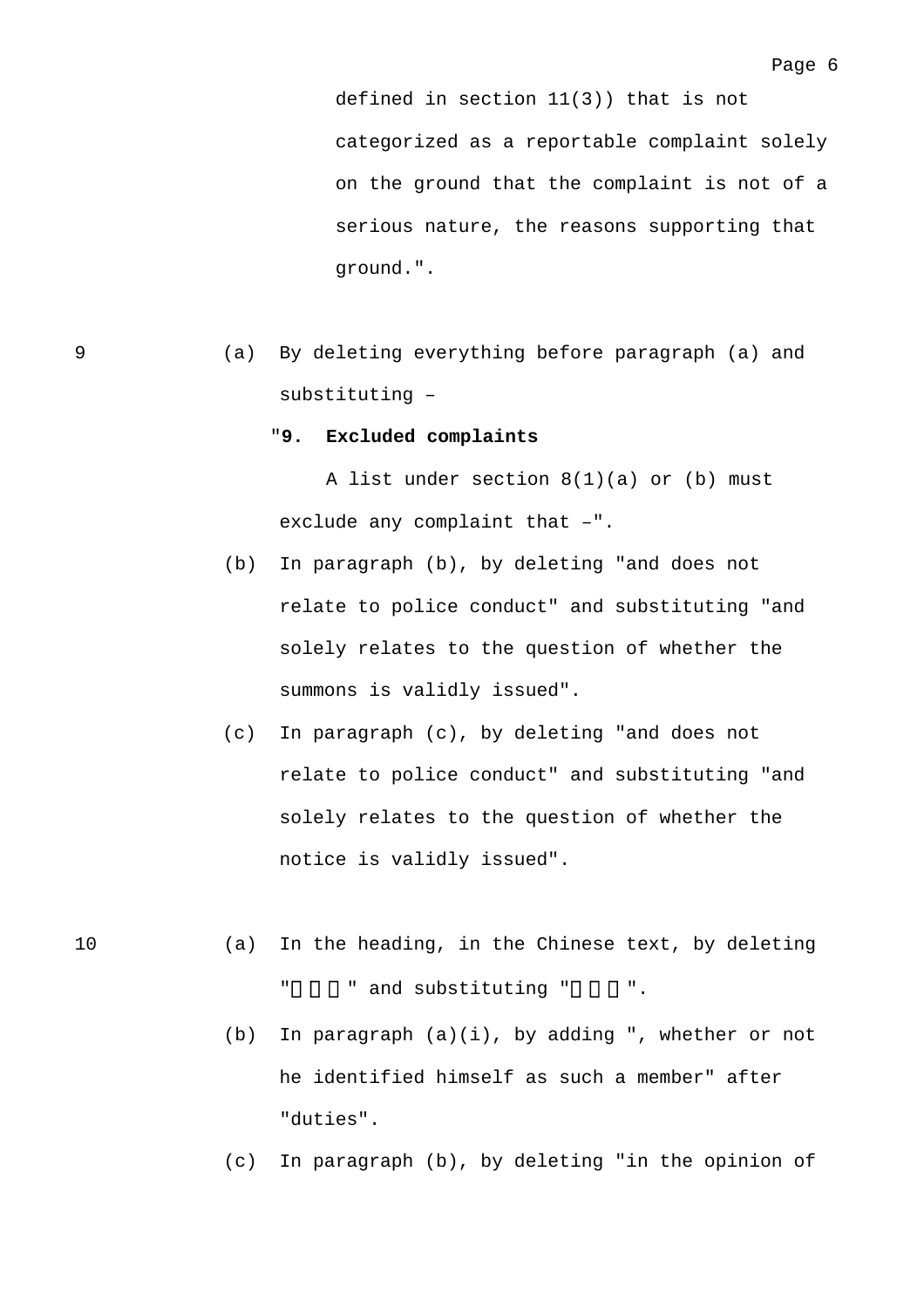the Commissioner,".

 $(d)$  In the Chinese text, by deleting "  $\blacksquare$  and substituting " ".

11 By deleting the clause and substituting -

### **"11. Categorization of belated complaints**

(1) Except as provided in subsection (2), a belated complaint must not be categorized as a reportable complaint.

(2) A belated complaint must be categorized as a reportable complaint if –

- (a) it is serious in nature; and
- (b) but for subsection (1), it would be categorized as a reportable complaint in accordance with

section 10.

(3) In this section, a "belated complaint"

(a) means a complaint that is made to the

Commissioner after the expiration of –

- (a) 24 months from the date of the incident giving rise to the complaint; or
- (b) (where proceedings relating to the subject matter of the complaint have been commenced in any court,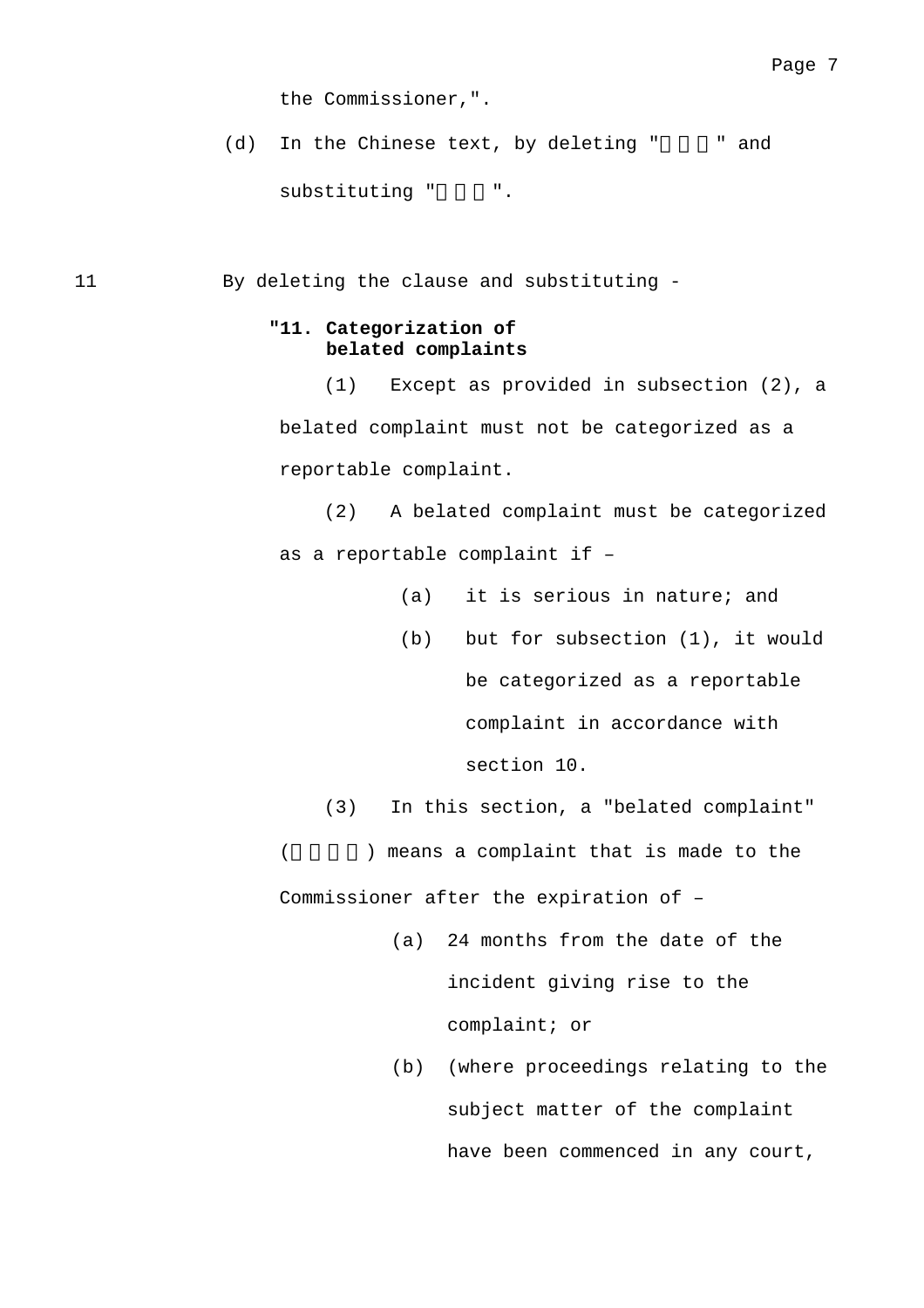Page 8

magistracy or statutory tribunal within the period referred to in paragraph (a)) 12 months from the date of the final determination of such proceedings,

whichever is later.".

- 12 In the heading, in the Chinese text, by deleting " " and substituting " ".
- 12(1) (a) By deleting "A request" and substituting "Subject to subsection (3), a request".
	- (b) By deleting "the Commissioner is of the opinion that".
	- $(c)$  In the Chinese text, by deleting " " where it twice appears and substituting " ".
- 12 By adding –

"(3) A request for review must not seek for the review of a reportable complaint that is classified as "informally resolved".".

13 By deleting the clause and substituting -

### "**13. Complaints categorized as notifiable complaints**

A complaint received by the Commissioner